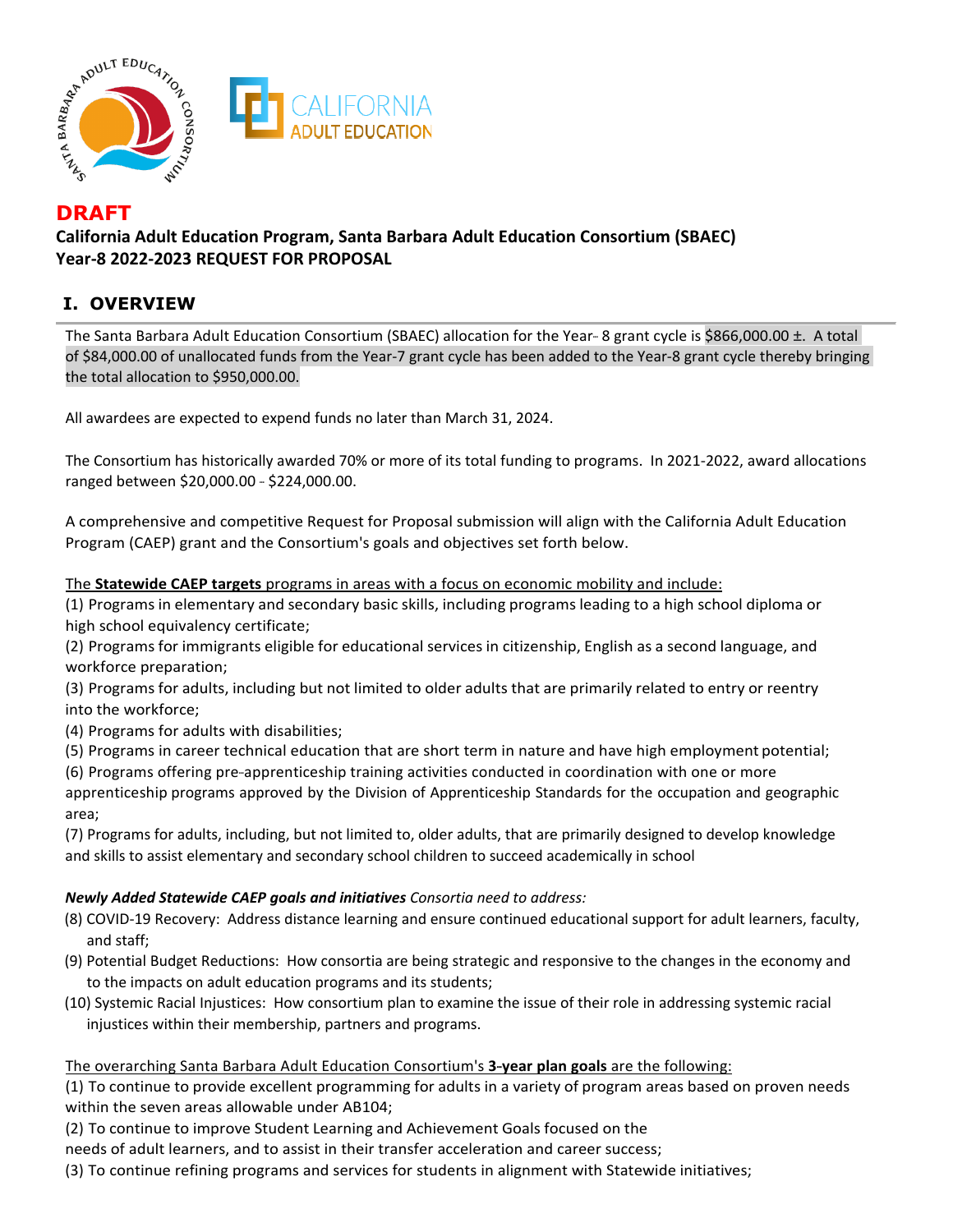(4) To provide awareness of educational offerings and training options available through a robust local marketing campaign;

(5) To develop a comprehensive data collection and accountability infrastructure for all programs and services funded by the consortium and to encourage cross-pollination with each other and Statewide initiatives;

(6) Where needed, to support partners that specialize in job placement, apprenticeship, internship, and jobcoaching.

### The Santa Barbara Adult Education Consortium's **primary goals for the upcoming 2021-2022 year** are the following:

(1) Continue to support our noncredit faculty in building pathways to credit for existing and new CAEP programs;

(2) Support new activity resulting from AB705 implementation (focused on mathematics, English, and ESL);

(3) Support dual enrollment programs to engage high school students completing their degrees to begin their journey to transition to college, job search training and placement (SB-554);

(4) Continue to partner with the local Santa Barbara Workforce One-Stop operator and other agencies for career training initiatives;

(5) Continue to cross-pollinate CAEP initiatives with WIOA, Guided Pathways, Vision for Success, and Strong Workforce initiatives;

(6) Continue to support our existing SBCC programs that are aligned with the CAEP initiatives;

(7) Strengthen and support the Noncredit Student Support Services (SSS) Program to provide advising and career counseling, improved orientation to noncredit programs, and transitional support to jobs/careers or credit opportunities;

(8) Work in collaboration with the SBCC Admissions Office to strengthen and support the noncredit registration process; (9) Support distance learning (live videoconferencing) initiatives and provide, where feasible, professional development training for faculty and staff in CAEP program areas;

(10) Develop a strategic plan that addresses systemic racial injustices within our membership, partners and programs.

(9) Collaborate with local Workforce to increase Adult Learner support systems (housing, foodbank resources, and public assistance programs);

(11) Develop a Noncredit Data Collection task force/workgroup that is committed to the collection of accurate data and analytics for all CAEP programs and services;

(12) Address newly added CAEP State Priorities: Equity, Leadership, Learner Transition, Marketing, Program Development Curriculum/Classroom, Program Evaluation, and Technology & Distance Learning;

(13) Extend programming and services in all of Santa Barbara south county with an emphasis in Carpinteria and Goleta

 Based on the 2019 SBCC School of Extended Learning Economic and Workforce Gap Analysis for Adult Education Regional report, the Consortium's focus for the 2020-2021 selection of programs will need to continue enhancing educational programming in the following areas:

(1) Short-Term CTE in career skills training courses

(2) Short-Term CTE with a focus in areas such as Health Care and Health Training services

- (3) Noncredit Adult High School/GED
- (4) Noncredit English as a Second Language
- (5) Noncredit Adults with Disabilities

(6) To ensure students can navigate through the SBCC system from noncredit to credit, the Consortium also identified the need for a robust Student Support Services program to help students plan their educational and vocational objectives.

- (7) Support new activity to support distance learning and ensuring continued educational support for adult learners, faculty, and staff in response to COVID-19;
- (8) Develop a strategic plan that addresses systemic racial injustices within our membership, partners and programs.

#### CAEP Fiscal Regulation for all Independent Contractors and External Partners:

- (1) Indirect, for Profit, or Fringe Benefits are not allowable expenses and cannot be reimbursed.
- (2) All Independent Contractors and External Partners must submit invoices to the CAEP Coordinator for reimbursement.

(3) All external (non-SBCC) CAEP programs will receive two-three payments based on the timeline for completion as stated on the Activity Chart.

### Data Collection for all CAEP Programs and Partners:

(1)All external (non-SBCC) CAEP programs must use the CASAS TopsPro Enterprise platform to electronically collect student data and participation and data points required by the State;

(2) All data collection must be collected on a quarterly basis.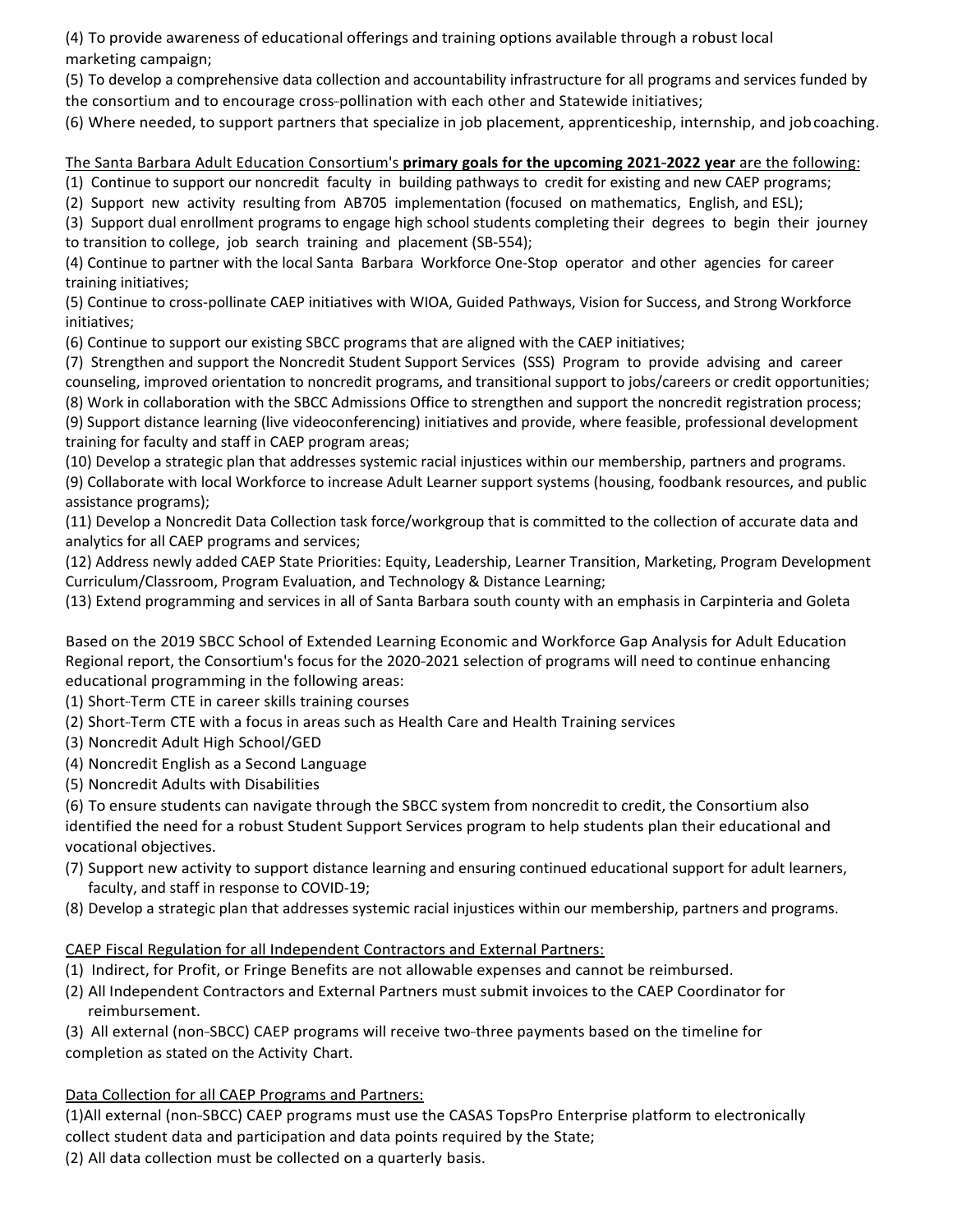### Key Performance Indicators:

As stated in the Consortium's 2019-2021 Three-Year Plan, the Consortium adopts the following key performance indicators related to the allowable program areas and will use these indicators as part of the rubric in selecting programs:

| <b>Seven Program Areas</b>                                         | <b>Key Performance Indicators</b>                                                                                                                                                                                                                                                                                  |
|--------------------------------------------------------------------|--------------------------------------------------------------------------------------------------------------------------------------------------------------------------------------------------------------------------------------------------------------------------------------------------------------------|
| 1. Programs in elementary and<br>secondary basic skills            | Increase in enrollment in the AHS/GED program and<br>increase hours attending resulting in higher FTES.<br>Increase in the number completing a high school<br>diploma or GED. Creation of new support courses for<br>the AB705 initiative.                                                                         |
| 2. Programs for immigrants<br>and English as a Second<br>Language  | Increase in enrollment and hours attending in the ESL<br>program resulting in higher FTES. Increase certificate<br>completion rates in ESL. Increase in supportive<br>programming to reach more community members.                                                                                                 |
| 3. Adults Entering or Re-<br>entering the Workforce                | Broadening our reach to the One-Stop and other<br>community partners to increase the numbers of<br>students served. Continue a partnership with the one--<br>stop to offer educational programs on site. Increase in<br>enrollment and hours attending in the Career Skills<br>Institute resulting in higher FTES. |
| 4. Adults who assist secondary<br>school students                  | Measure results of a pilot program with our community<br>library partners to understand the value and number of<br>students served.                                                                                                                                                                                |
| 5. Programs for Adults with<br><b>Disabilities</b>                 | Launched in 2019, create a realistic growth strategy<br>for the new Adults with Disabilities Work Readiness<br>and Career Certificated Program. Increase the number<br>of enrollments in accordance with the strategy.                                                                                             |
| 6. Programs in Short-Term CTE                                      | Based on the recommendation of the BW Research<br>environmental scan, develop new noncredit programs<br>in CTE areas such as health, business, and information<br>communication technology sectors.                                                                                                                |
| 7. Programs offering Pre-<br>apprenticeship Training<br>activities | Explore the possibility of coordinating with a formal<br>apprenticeship program in Construction Technology,<br>leveraging our piloted pre-apprenticeship activities in<br>this department.                                                                                                                         |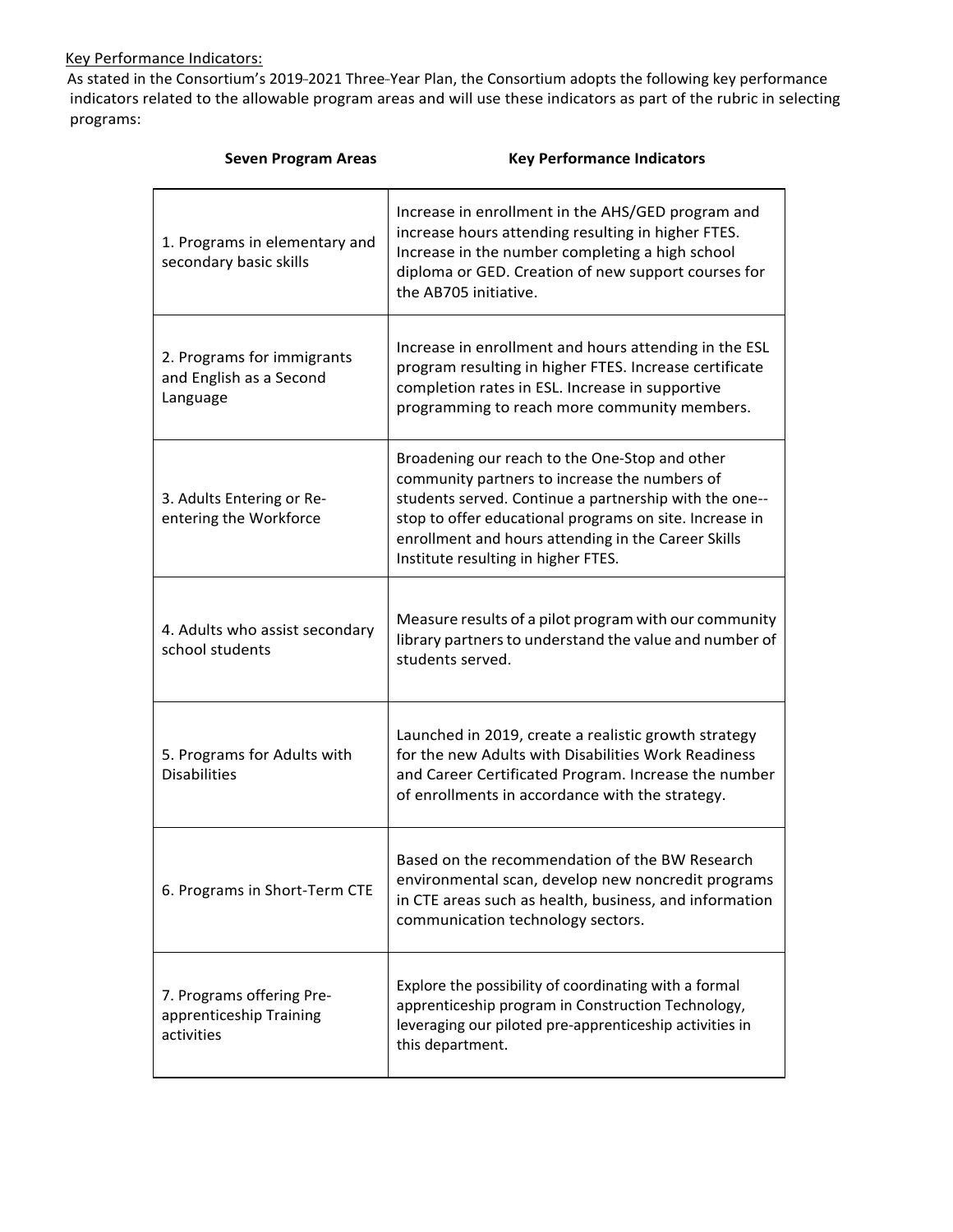# **II. APPLICATION**

This application includes a total of eight questions. Please ensure that each answer is succinct and directly addresses the question. Each answer should be no longer than 500 words per question. All applicants are required to meet with the School of Extended Learning (SEL) Vice President and CAEP SBAEC Director to discuss your proposal to ensure that it is in alignment with the overarching SEL programmatic goals and budget.

#### **THIS APPLICATION IS DUE NO LATER THAN MAY 11, 2022.**

#### \* Required

I have reviewed the 2019-2021 CAEP Three-Year Plan and 2021-2022 Annual Plan and attest that this proposal is in alignment with Consortium's current goals and objectives.  $Y/N^*$ 

Are you an existing CAEP funding awardee? Y/N\*

Program Name \*

Primary Contact Name \*

Primary Contact Email \*

Primary Contact Phone \*

#### **Select Applicable Noncredit Program Area (multi-selection drop-down menu) \***

Adult Education (ABE, ASE, Basic Skills) Adults with Disabilities English as a Second Language Entry or Reentry into the Workforce Literacy Short-Term CTE/Programs in Pre-Apprenticeship Student Support Services

#### **1. Executive Summary \***

Please provide an executive summary of your proposed plan that includes overarching goals to create new programs or expand existing programs in one of the CAEP programming areas identified above. Please justify the need of your proposed initiatives and include research, labor market information, employer feedback, student surveys, or other relevant information and describe how funding will further your objectives.

#### **SBAEC Primary Goals (multi-selection drop-down menu)**

Your answer (500 word limit)

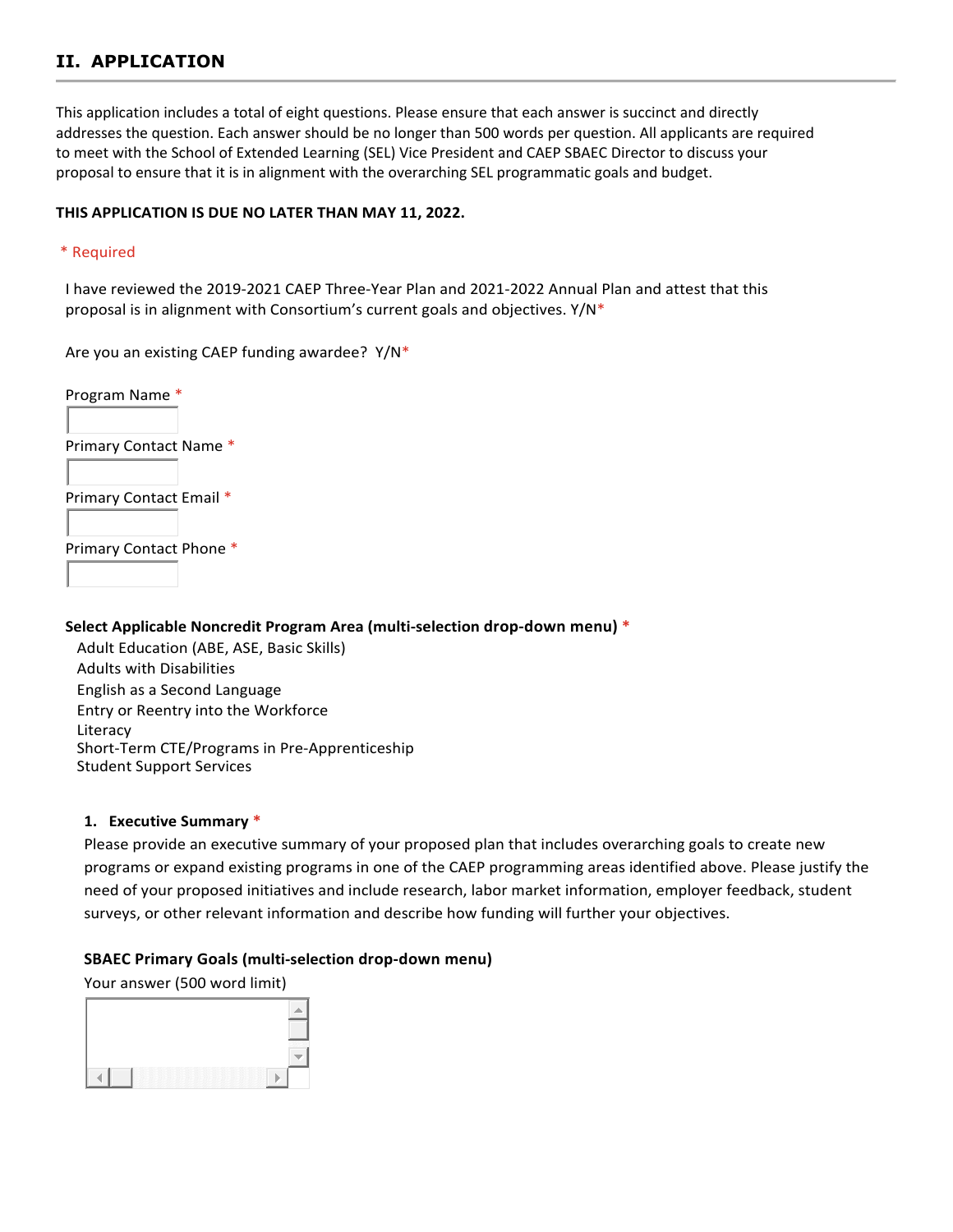#### **2. Noncredit/Credit Integration and Alignment**

Please explain how your proposed program initiative(s) align(s) with other adult education programs at SBCC and creates a transition to credit/transfer educational programs or creates a transition to the workforce (including, but not limited to, internships, jobs, pre-apprenticeships, and self-employment). If there are more than one proposed initiatives, applicants should list each initiative and briefly address how they align.

Your answer (500 word limit)



#### **3. Outreach & Marketing \***

Please describe your plans to conduct outreach and marketing to promote the proposed program initiatives aimed at increasing enrollment, job attainment or advancement, or transition to credit programs.

Your answer (500 word limit)

#### **4. Partnerships \***

Please list 3-5 provide prospective CAEP Programs or other external community entities you plan to work with to maximize student and client participation and describe your prospective collaborative efforts.

Your answer (500 word limit)

#### **5. Leveraging Funds \***

Please describe what other funding sources, and the percentage of those funding sources, will be used to support your CAEP proposed program.

Your answer (500 word limit)

#### **6. Diversity, Inclusion, and Equity**

Please describe how your proposed program initiatives will help create a diverse, inclusive, and equitable educational experience for adult learners.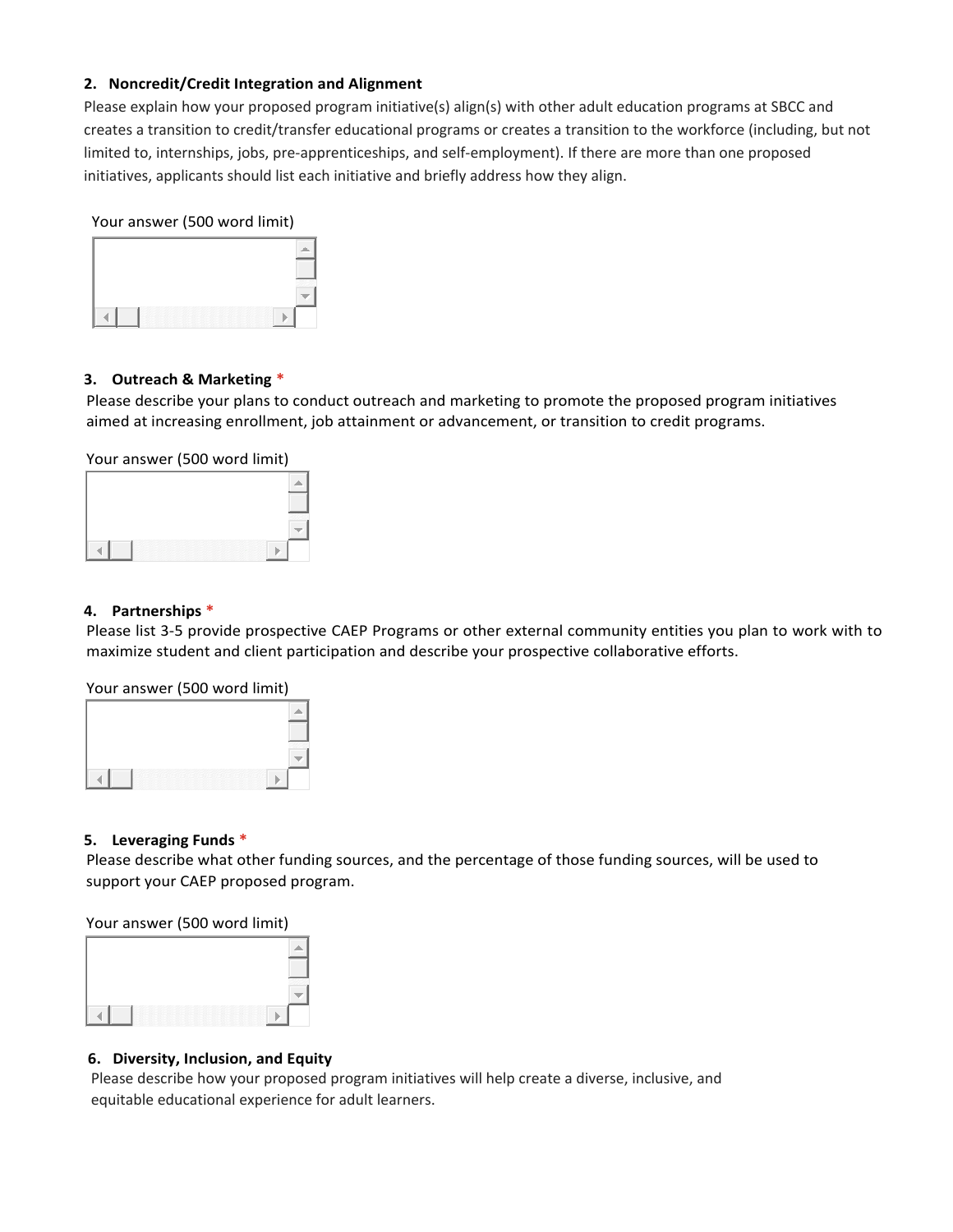Your answer (500 word limit)

### **7. Outcomes**

Please list between 3-5 outcomes for the next year.

(e.g. 1. increased enrollments by 5%, 2. two new state certificates in small business development for bilingual learners)

#### Your answer (500 word limit)

#### **8. Target Number of Students**

I. Served during the 2021-2022 grant year



| $\sim$<br>a se<br>. . |
|-----------------------|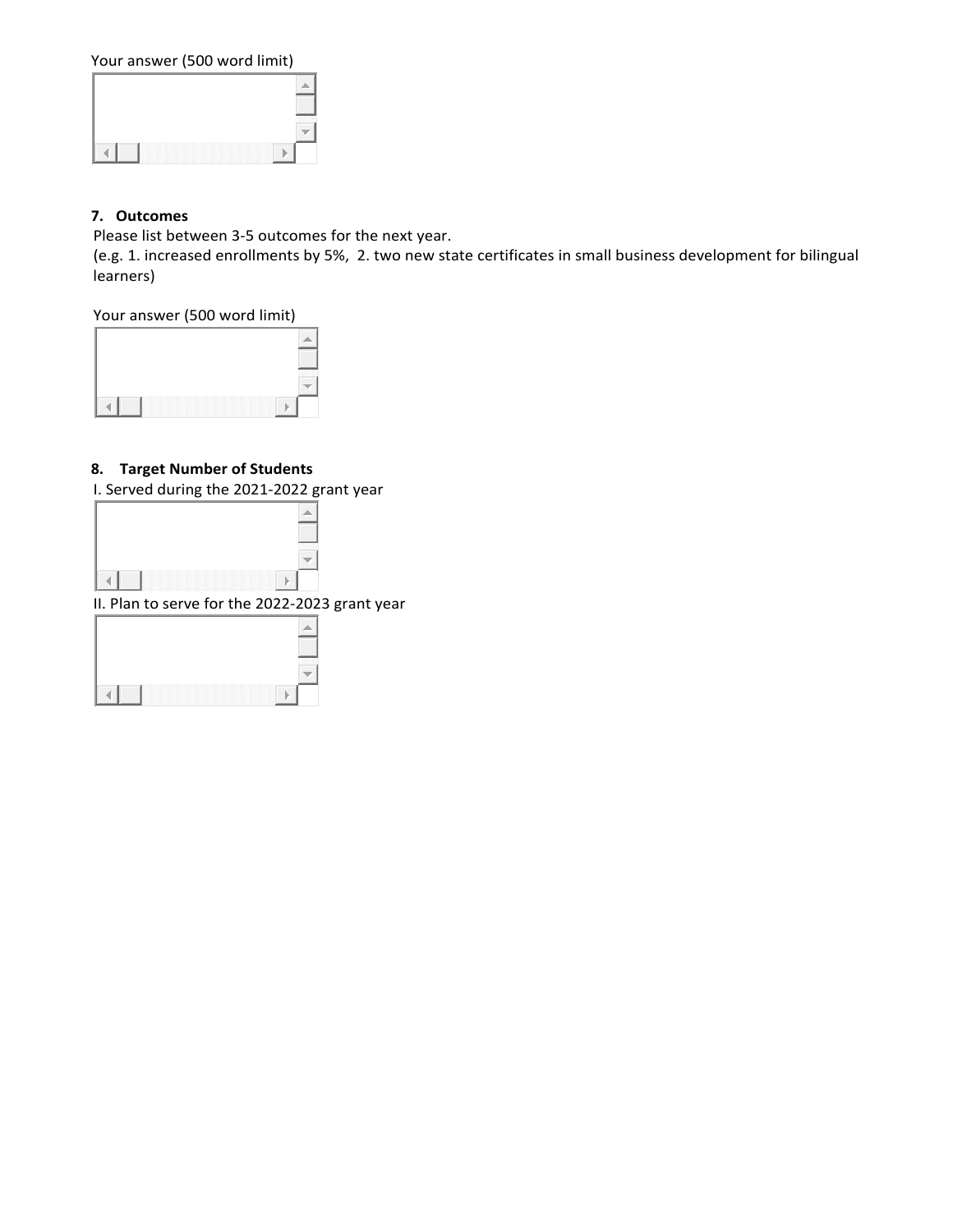## **III. BUDGET WORKSHEET**

For each budget request, please describe the activity, agencies or individuals that will carry out the activity. Per the State CAEP directive, there is an expectation that programs expend funds as equally as possible within the grant's timeframe (e.g. 25%, 25%, 25%, 25%).

| <b>TOTAL BUDGET REQUEST</b> |  |
|-----------------------------|--|
|                             |  |

| <b>CATEGORY BUDGET REQUEST TOTALS</b> |  |
|---------------------------------------|--|
| 1000                                  |  |
| 2000                                  |  |
| 3000                                  |  |
| 4000                                  |  |
| 5000                                  |  |
| 6000                                  |  |

#### **1000: INSTRUCTIONAL SALARIES (instructional personnel)\***

1000 Budget Request Total | \$

Please provide a detailed budget for this category.

| Itemized Budget Request | <b>Budget Detail and Activity</b>                                               |
|-------------------------|---------------------------------------------------------------------------------|
| (e.g. \$5,000.00)       | (e.g. faculty stipend: certificate development for inmate program)              |
| (e.g. \$3,000.00)       | (e.g. faculty stipend: Hybrid/HyFlex curriculum development for NC ESL, 40 hrs) |
|                         |                                                                                 |
|                         |                                                                                 |

#### **2000: NON-INSTRUCTIONAL SALARIES (personnel) \***

 $\vert$  2000 Budget Request Total  $\vert$  \$

Please provide a detailed budget for this category.

| Itemized Budget Request | <b>Budget Detail and Activity</b> |
|-------------------------|-----------------------------------|
|                         |                                   |
|                         |                                   |
|                         |                                   |
|                         |                                   |

#### **3000: BENEFITS FROM 1000 AND 2000 CATEGORIES (average benefit rate is between 20-25%)\***

| 3000 Budget Request Total | $\vert$ \$ |
|---------------------------|------------|
|                           |            |

Please provide a detailed budget for this category.

| <b>Itemized Budget Request</b> | <b>Budget Detail and Activity</b> |
|--------------------------------|-----------------------------------|
|                                |                                   |
|                                |                                   |
|                                |                                   |
|                                |                                   |

#### **4000: INSTRUCTIONAL SUPPLIES AND NON-INSTRUCTIONAL SUPPLIES (computer software not hardware)\***

4000 Budget Request Total | \$

Please provide a detailed budget for this category.

| <b>Budget Detail and Activity</b><br>  Itemized Budget Request |  |
|----------------------------------------------------------------|--|
|                                                                |  |